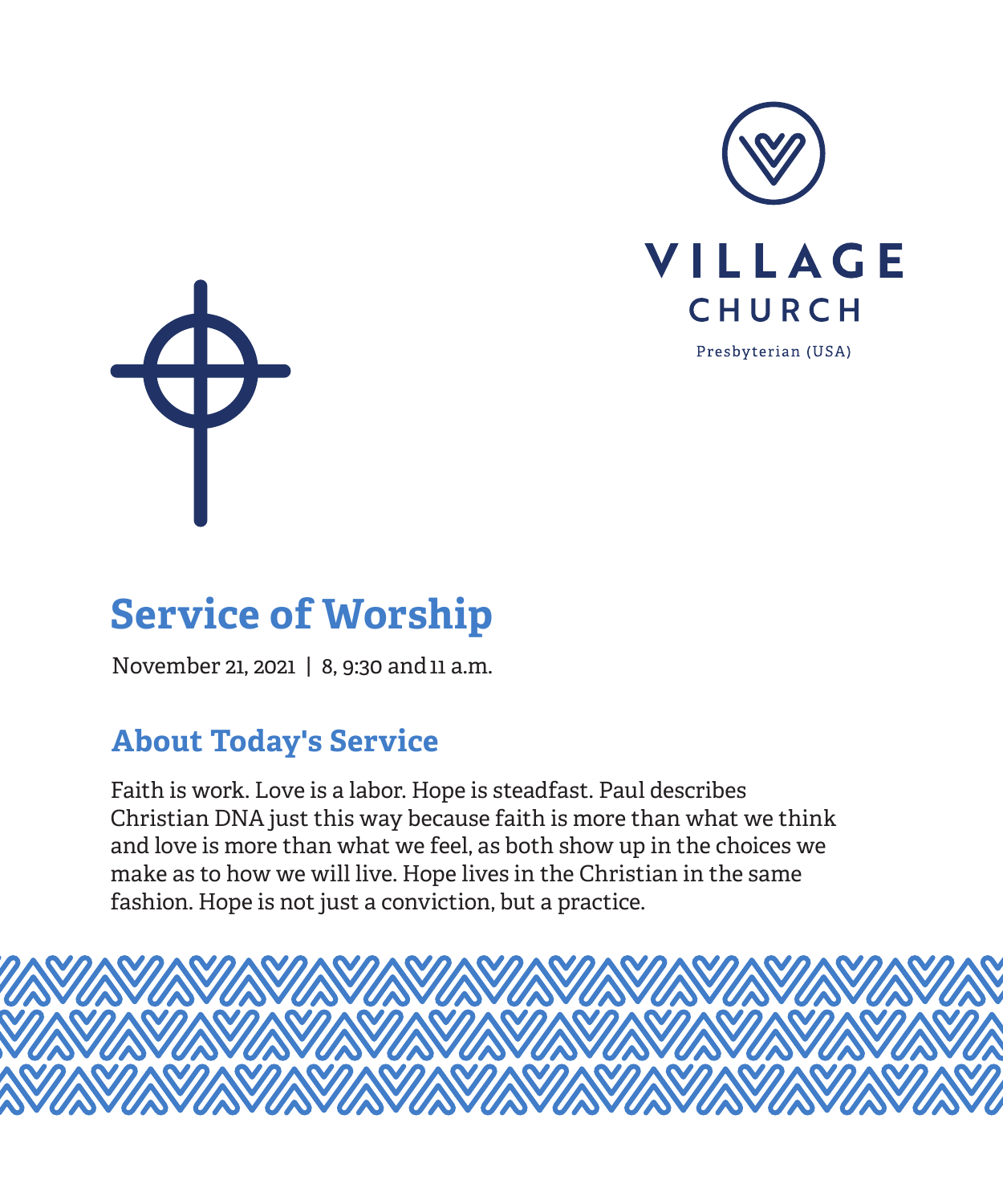# **GOD'S PEOPLE GATHER**

PRELUDE *Air on the G String* (8 a.m.) by J.S. Bach; Bruce Williams, violin

> *Giga from Partita No. 3 in E Major* (9:30 & 11 a.m.) by J.S. Bach; Destiny Ann Mermagen, violin

#### WORDS OF WELCOME **Rev. Tom Are, Jr.**  $\sim$  Rev. Tom Are, Jr.

CALL TO WORSHIP **Rev. Hallie Hottle** 

God said to Moses, **I will make a way out of no way.** 

God said to Isaiah, **Look, I am doing a new thing.** 

God said to the women, **He is not here, he has been raised.** 

God says to us, **Live into hope, for I am your God.**

\*HYMN, NO. 667 *When Morning Gilds the Skies*

\*PRAYER OF CONFESSION

**God of unending grace, In our baptism, you promised that we are your children. In our baptism, you called us to live like we belong to you. We love your promise, but sometimes forget your calling. Forgive the times we have failed you,** and continue to call us. *(Silent Prayer)* 

#### \*ASSURANCE OF GOD'S GRACE

\*SUNG RESPONSE (sing twice)

**Gloria, gloria in excelsis Deo! Gloria, gloria, alleluia, alleluia!**

### **PROCLAMATION OF THE WORD**

TIME WITH THE CHILDREN BROOKE BRUNDERS AND THE SERVICE SERVICE SERVICE SERVICE SERVICE SERVICE SERVICE SERVICE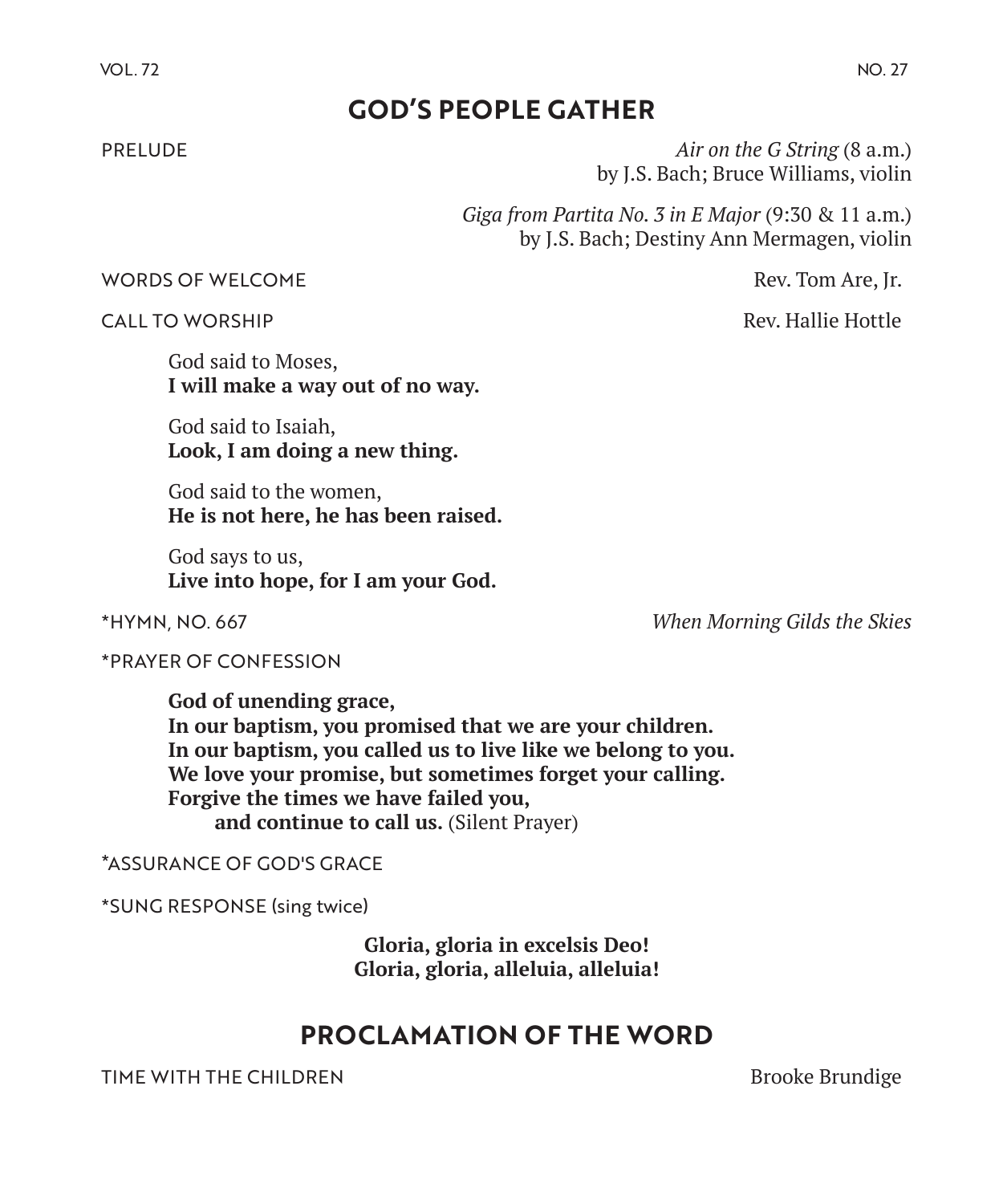#### THE SACRAMENT OF BAPTISM (9:30 & 11 a.m.)

\*HYMN, NO. 482 *Baptized in Water*

**Baptized in water, sealed by the Spirit, marked with the sign of Christ our King; born of the Spirit, we are God's children; joyfully now God's praises we sing***.*

ANTHEM *Let All the World in Every Corner Sing* (9:30 a.m.) by Stephan Casurella; Village Voices

> *Let All the World in Every Corner Sing* (11 a.m.) by Healey Willan; Alegría Women's Choir

PRAYER FOR ILLUMINATION

SCRIPTURE **I** Thessalonians 1:1-5 (pg. 1075)

SERMON *Steadfast Endurance Empowered by Hope* Rev. Tom Are, Jr.

# **RESPONSE TO THE WORD**

\*HYMN, NO. 79 *Light Dawns on a Weary World*

CALL FOR THE OFFERING

OFFERTORY ANTHEM *How Can I Keep from Singing* arr. Taylor Davis; Village Choir; Bruce Williams, violin (8 a.m.); Destiny Ann Mermagen, violin (9:30 & 11 a.m.); Anne Sneller, oboe (8 & 9:30 a.m.); Bob Abbott, oboe (11 a.m.)

\*SUNG RESPONSE

**For thyself, best gift divine to the world so freely given; for that great, great love of thine, peace on earth and joy in heaven: Lord of all, to thee we raise this our hymn of grateful praise.**

\*UNISON PRAYER OF DEDICATION

**God of transformation and resurrection, We bring to you these gifts for today and pledges for tomorrow. We bring them that our faith may live in faithful work,**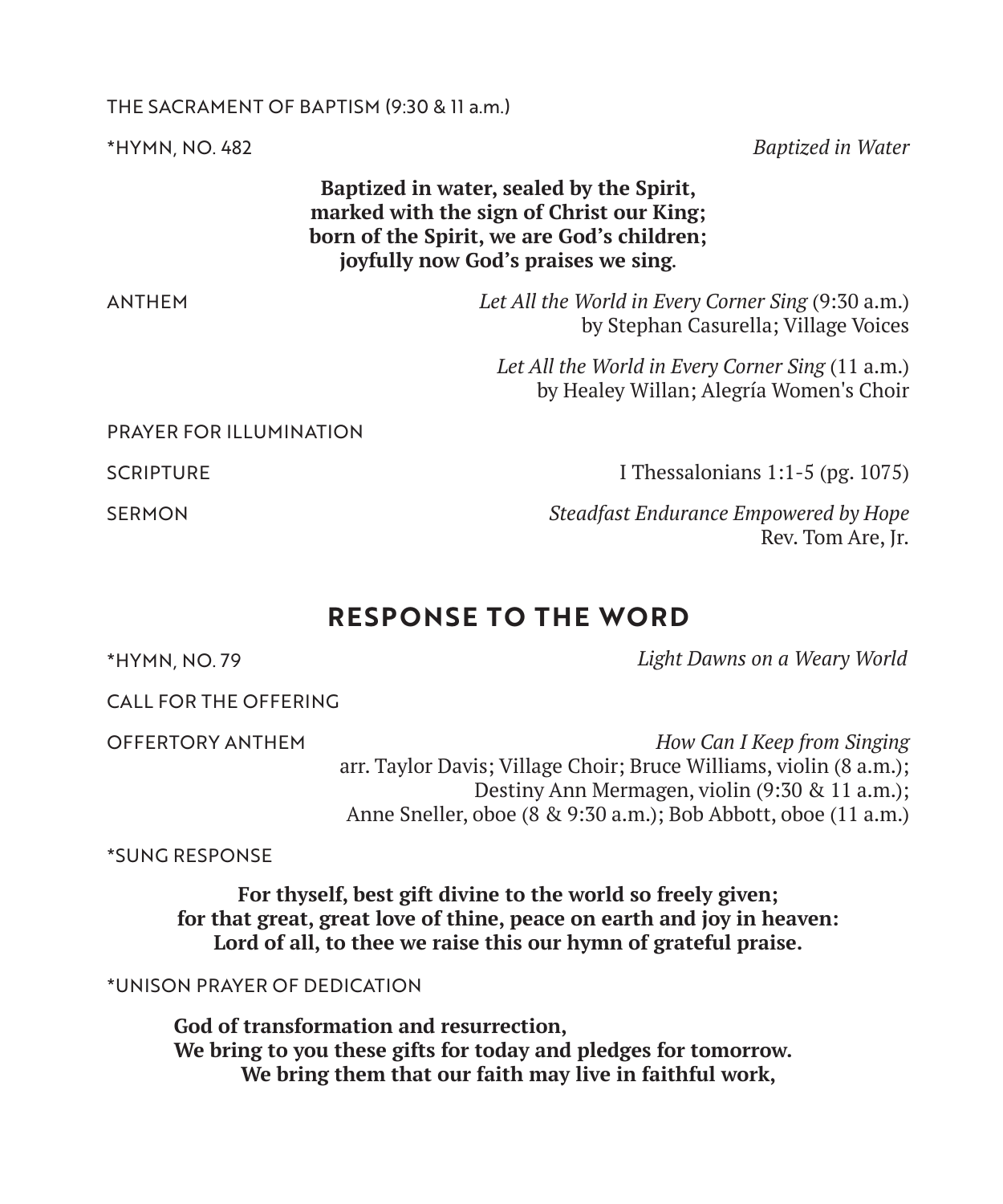**and our love may participate in redemption, and our hope may remain steadfast, until your promised day comes and all is made well. In the name of Christ, who has given all he had to give, Amen.**

\*HYMN, NO. 320 (v. 1-4) *The Church of Christ in Every Age*

\*BENEDICTION

\*BENEDICTION RESPONSE

**We have no mission but to serve in full obedience to our Lord: to care for all, without reserve, and spread Christ's liberating word.**

\*POSTLUDE *Lord, Keep Us Steadfast in Your Word* arr. David N. Johnson

*\*All who are able may stand © A-705103 for all hymns*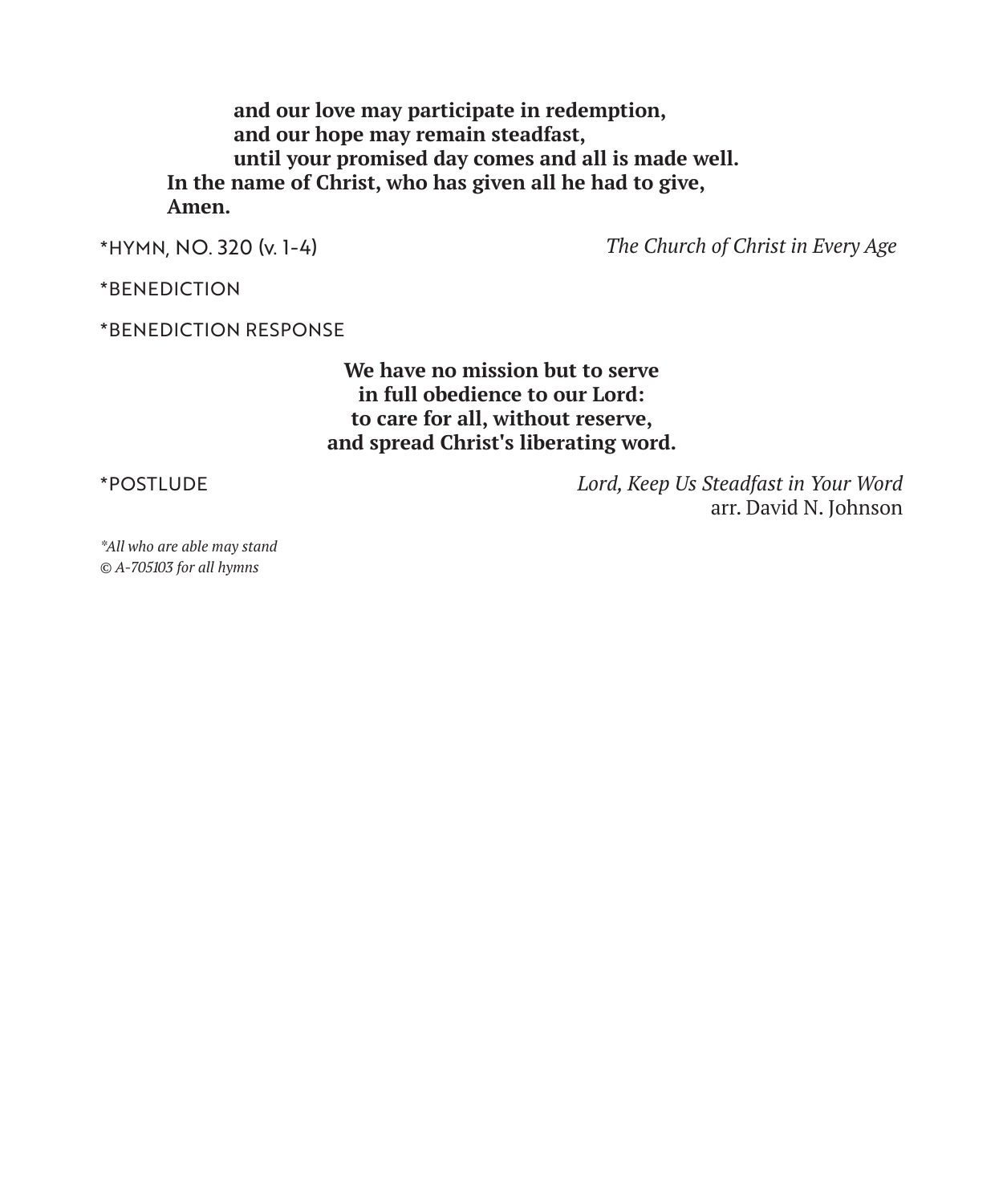# **WELCOME TO VILLAGE CHURCH**

We're so happy to have you worshiping with us today! Visit villagepres.org to learn more about Village Church, including upcoming events, ways to connect and serve, how to give and more.

**New to us?** Village Presbyterian Church is a Presbyterian Church (USA) family of faith that is inclusive and welcoming of all people. We are one church worshiping at two campuses. Our Mission Campus is located at 6641 Mission Road in Prairie Village, and our Antioch Campus is located at 14895 Antioch Road in Overland Park.

**The Gathering** – Join us for The Gathering, an alternative style of worship at Village Church, 5 p.m. Sundays in Friendship Hall at our Mission Campus. Learn more at vpcthegathering.org **Celebrating the Sacrament of Baptism Today** - Please welcome these newest members into our faith community as we celebrate the baptisms of the following children. At 9:30 a.m.: Gabrielle Marie Beltrame (Jacqueline and Brett Beltrame, parents), Greyson Alexander Dempster (Sarah and Andrew Dempster, parents), Theodore Atlee Gafford (Emily and Atlee Gafford, parents), Ruth Ann Klimes (Mary and Kam Klimes, parents), Henry Thomas Miller (Molly and Brett Miller, parents), Owen Henry Mizell (Lora and Michael Mizell, parents), and Grayson Thomas Sahli (Anna and Tommy Sahli, parents). At 11 a.m.: Margaret Marks Allen (Madeline and Andrew Allen, parents), Emery Louise Lee and Hudson Hubert Lee (Alex and Taylor Lee, parents).

**Thanksgiving Week Schedule** - The Village Cup Coffee Shop will be closed the week of Thanksgiving (Nov. 22-26). The church will be closed at both campuses Nov. 25 & 26 for the Thanksgiving holiday.

**Get Village Church News and Updates** - Sign up to receive the weekly eNews, Rev. Tom Are's weekly eNote and Daily Devotional emails at villagepres.org/subscribe.

**Advent Daily Devotional videos begin Monday, Nov. 29** - As we wait together for Jesus Christ to be born, join us each day (Monday through Saturday through Jan. 8, 2022) for a 2-3 minute video daily devotional offered by our pastors and other ministry leaders. Each day will feature a scripture passage and brief reflection offering a word of inspiration and hope for us all. Sign up for Daily Devotional emails at villagepres.org/subscribe.

**Follow us on Facebook** @VillagePres

**Follow us on Instagram** @VillageChurchPV

**Subscribe to Village Pres Sermon Podcasts** on Apple Podcasts, Google Podcasts, Amazon Music, Spotify and Stitcher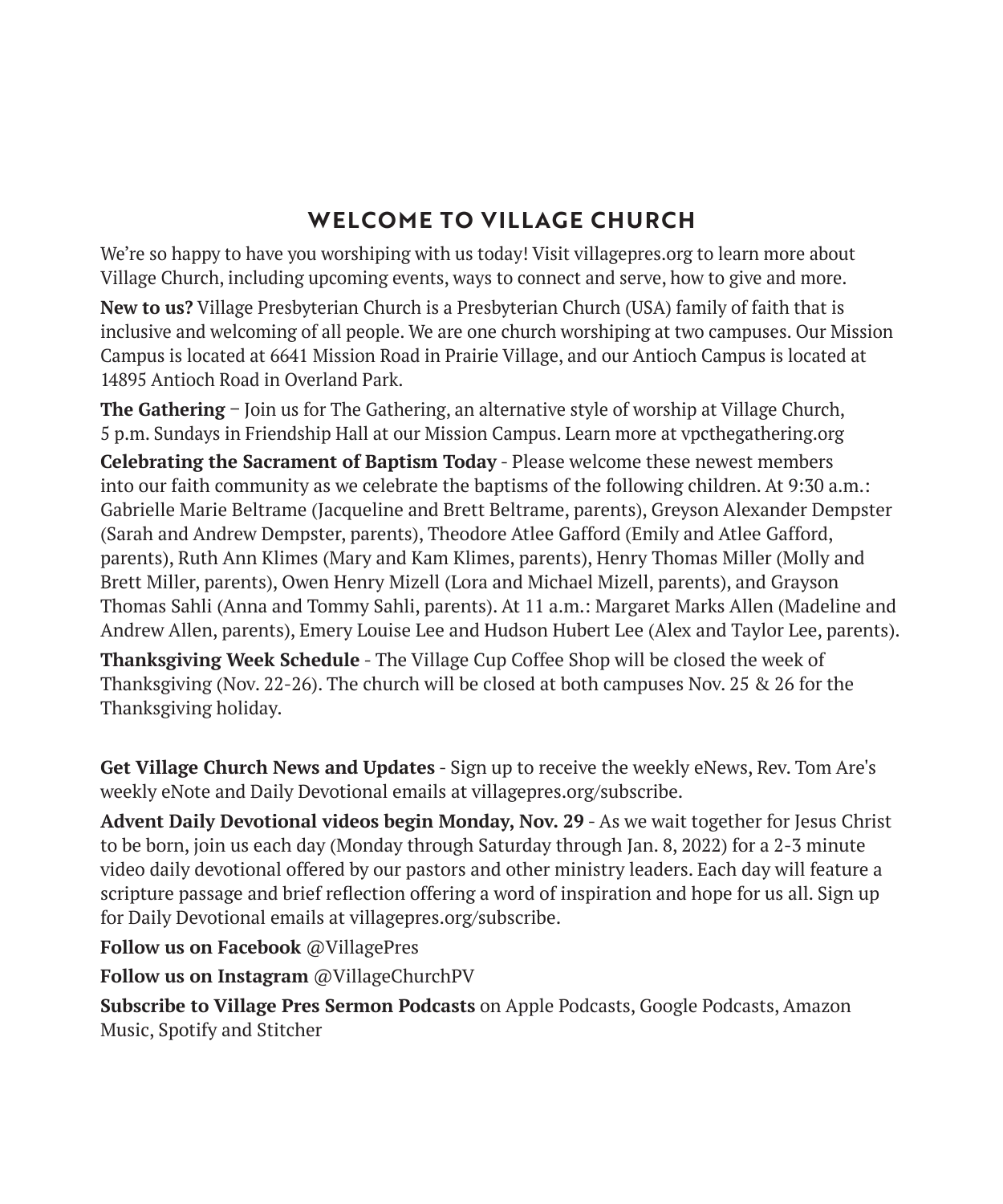# **ADULT FAITH FORMATION**

**Village Forum Sunday Morning Class** – Join us at 9:30 a.m. in Rooms 126-127 or via Zoom. Today we will have a preview of next March's Meneilly Visiting Scholar: Kaitlin Curtice and her book "Native." For the four Sundays of Advent, we will study Amy Jill Levine's "Light of the World," her beginner's guide to Advent. Email gus.breytspraak@ottawa.edu for more information or for the Zoom link.

**Village U Class: The Joy of Christmas!? What Christmas Trees, Wrapped Presents and Santa Claus Have to Do with the Birth of Jesus** – 6:30-8 p.m. Wednesdays, Dec. 1-15, Rooms 132 & 133, and via Zoom. Rev. Dr. Rodger Nishioka will explore how many Christmas traditions came to be and whether they help or hinder the real "reason for the season" – the birth of Jesus Christ. Please register at villagepres.org/village-u-community-classes.

# **CHILDREN & FAMILY MINISTRY**

**First-Floor Child Care Available** - Child care is available during 9:30 a.m. & 5 p.m. services. Infants to 4-year-olds in Rooms 114, 111 and/or 107. **Preschool Lighthouse – Ages 2-4** – Preschool and Pre-K ages meet on the first floor. Registration and sign-ins are located outside Room 107. **Elementary Lighthouse – K-6th Grade** – Elementary ages meet on the third floor. Registration and sign-ins are located outside Room 307.

**Family Worship Sunday Nov. 28** – No Lighthouse. We encourage children to worship with their families. **Advent Family Workshop Dec. 4** - Pick your preferred COVID-friendly option for parents & kids on Saturday, Dec. 4, at Mission Campus: Option 1 - Grab-n-Go Crafts to Complete at Home or Option 2 - Friendship Hall Workshops at 1 and 2 p.m. Reservations required for in-person workshops. Sign up online at villagepres.org/children-families. Call Kate Ruecker at 913-671-2350 with questions.

# **CONNECTIONAL MINISTRIES**

**Farewell Gathering for Cindy Wilcox Dec. 2** – Please join us as we celebrate Cindy Wilcox who has served the Village family for 16 years as director of Connectional Ministries. Cindy will be retiring Jan. 2, 2022. We will come together as a church to express our gratitude to Cindy at 5 p.m. Thursday, Dec. 2, in Friendship Hall at Village on Mission.

**Curbside Pickup Wednesday Family Meals**– No curbside meals Nov. 24 due to Thanksgiving holiday. Dinners resume Dec. 1. Order \$5 meals by noon Mondays at villagepres.org/wednesday-family-dinners. Curbside pickup is at the north entrance at Mission Campus between 4:30 & 5:30 p.m. Contact Cindy Wilcox at cindy.wilcox@villagepres.org or call  $913-671-2331$  with questions.

#### **MISSION**

**Food Pantry** – Breakfast cereal is the request from the Food Pantry for this week. Our clients will love it—hot or cold, sweet or whole grains—variety is welcome. The Clothes Closet is asking for towels, sheets and warm winter blankets. Donations can be dropped off at either church or delivered to the Pantry between 10 a.m. and 2 p.m. Monday through Friday.

**Help a Family Resettle** – Village is sponsoring a family from Afghanistan as they move to Kansas City. Through the "House to Home" program at Jewish Vocational Services, we will collect furniture and supplies, set up the home, cook a meal, and welcome them at the airport. While we don't have a date of arrival, let us know your interest at villagepresya.org/refugees or speak with Pastors Hallie or Melanie. We'll be in touch with details.

#### **MUSIC**

**Kansas City Wind Symphony Concert Tonight** - Join us at 7 p.m. in the Mission Campus Sanctuary for the KC Wind Symphony's fall concert. The program will all be under the direction of Dr. Langston Hemenway and Pat Setser, and features band favorites including "The Second Suite in F" by Gustav Holst and "The Washington Post March" by John Philip Sousa. Also on this exciting program is music by Omar Thomas.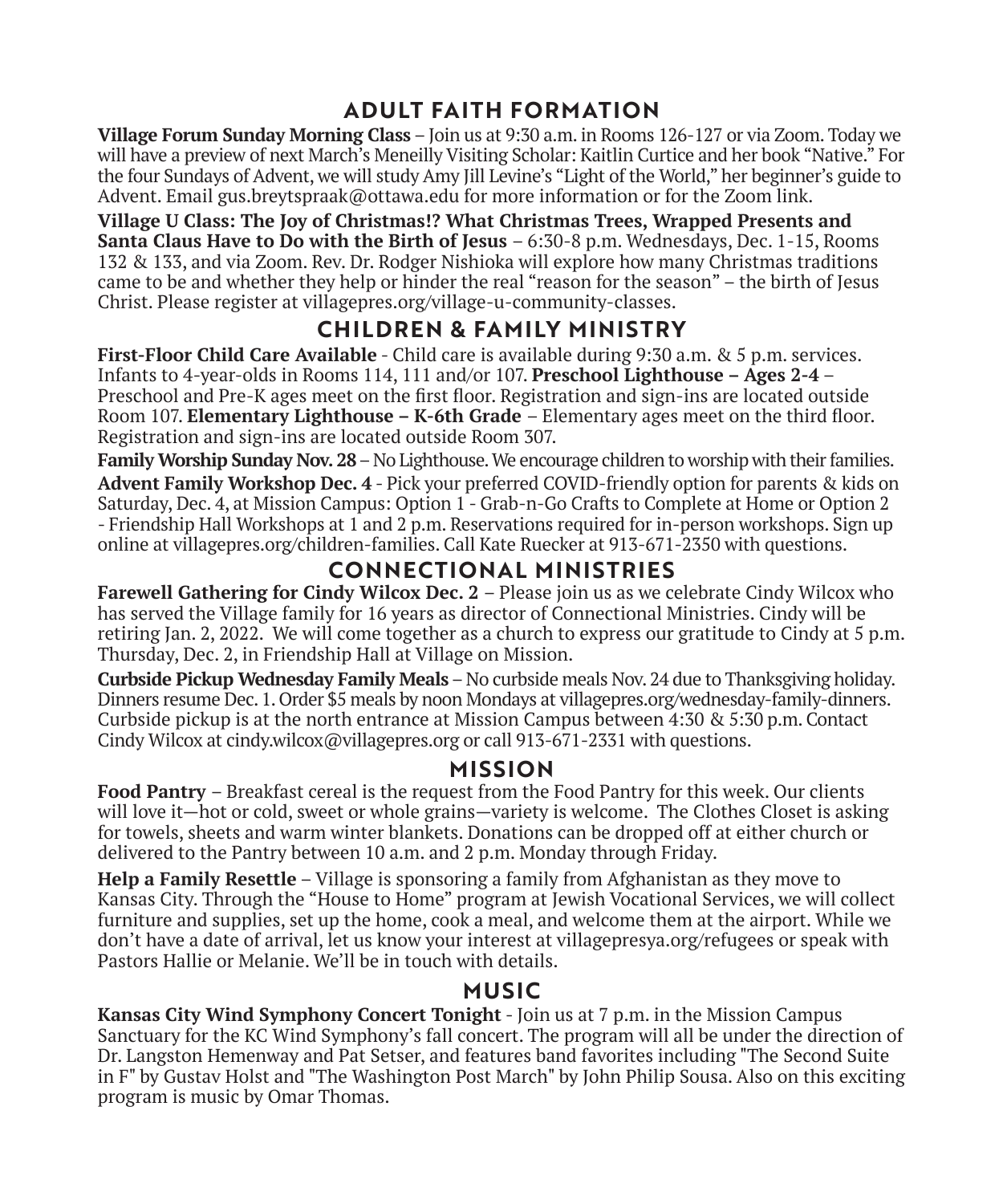**Second Thursday Recital with Sarah Tannehill Anderson & Mark Hayes** – 12:15 p.m. Thursday, Dec. 9, Village on Mission Sanctuary. Soprano Sarah Tannehill Anderson and pianist Mark Hayes will present a program that celebrates the publication of Mark's new Christmas music. Meet the Artist reception to follow in the Welcome Center.

**Christmas Favorites with the Village Players** - 5 p.m. Saturday, Dec. 11, in the Mission Campus Sanctuary. The Village Players Youth Strings play a concert of Christmas Favorites alongside Destiny and Mike Mermagen.

#### **PASTORAL CARE & COUNSELING**

Wherever you are now and wherever you may be in the months to come, it's true that we all find ourselves in a season of transition. It's also true that no matter the transition, God's presence remains. Wherever you are, your Village Church family is with you in support and prayer. To place a prayer request or to request a Stephen Minister or other support, please contact the pastoral care team at 913-671-2327 or linda.alley@villagepres.org.

**Remembering Our Loved Ones** - Join us on at 4 p.m. Sunday, Dec. 5, for the Remembrance Service. It's a time to share gratitude for loved ones we miss. If your loved one passed away in 2021 and Village Church was informed, his or her name will be listed in the program. If you want to include any other name(s), call 913-671-2367 or email linda.alley@villagepres.org by noon tomorrow, Nov. 22.

**300 Poinsettias Need to Be Delivered** - 300 poinsettias will be delivered throughout 35 zip codes this year; will you help deliver one or more? Choose a zip code you want, and we will assign you specific recipients. To sign up, contact Linda Alley at 913-671-2327 or linda.alley@villagepres.org. Come by the north entrance for curbside pick-up between and 11 a.m. on Saturday, Dec. 4, and spread some joy!

**A Donation for a Poinsettia is Priceless** - When you make a \$15 donation in memory of a loved one at Christmas, your money honors that person and brightens a homebound member's life with a poinsettia. Your loved one's name(s) will be printed in a future Good News. Purchase online at shop.villagepres.org/poinsettia OR send the printed name(s) with a check for \$15 per person/ name to Janice Gill, Village Presbyterian Church, 6641 Mission Rd. Prairie Village, KS 66208.

#### **YOUTH MINISTRY**

**No Programs This Week** – Happy Thanksgiving! Programs will resume with SNL on Sunday night, Nov. 28.

**Rev. Dr. Rodger Nishioka Interviews Rev. Tom Are about His New Book Followed by Book Signing** – Join us in Friendship Hall at 5 p.m. Wednesday, Dec. 8, when Rev. Dr. Rodger Nishioka interviews Rev. Tom Are about his new book "Joy Even on Your Worst Days: Wisdom from Philippians." A book signing immediately follows. Books are available for a suggested donation of \$15. Fifty percent of net proceeds benefit the Village Church Endowment Trust. Copies are available at bookstore.villagepres.org or at the event.